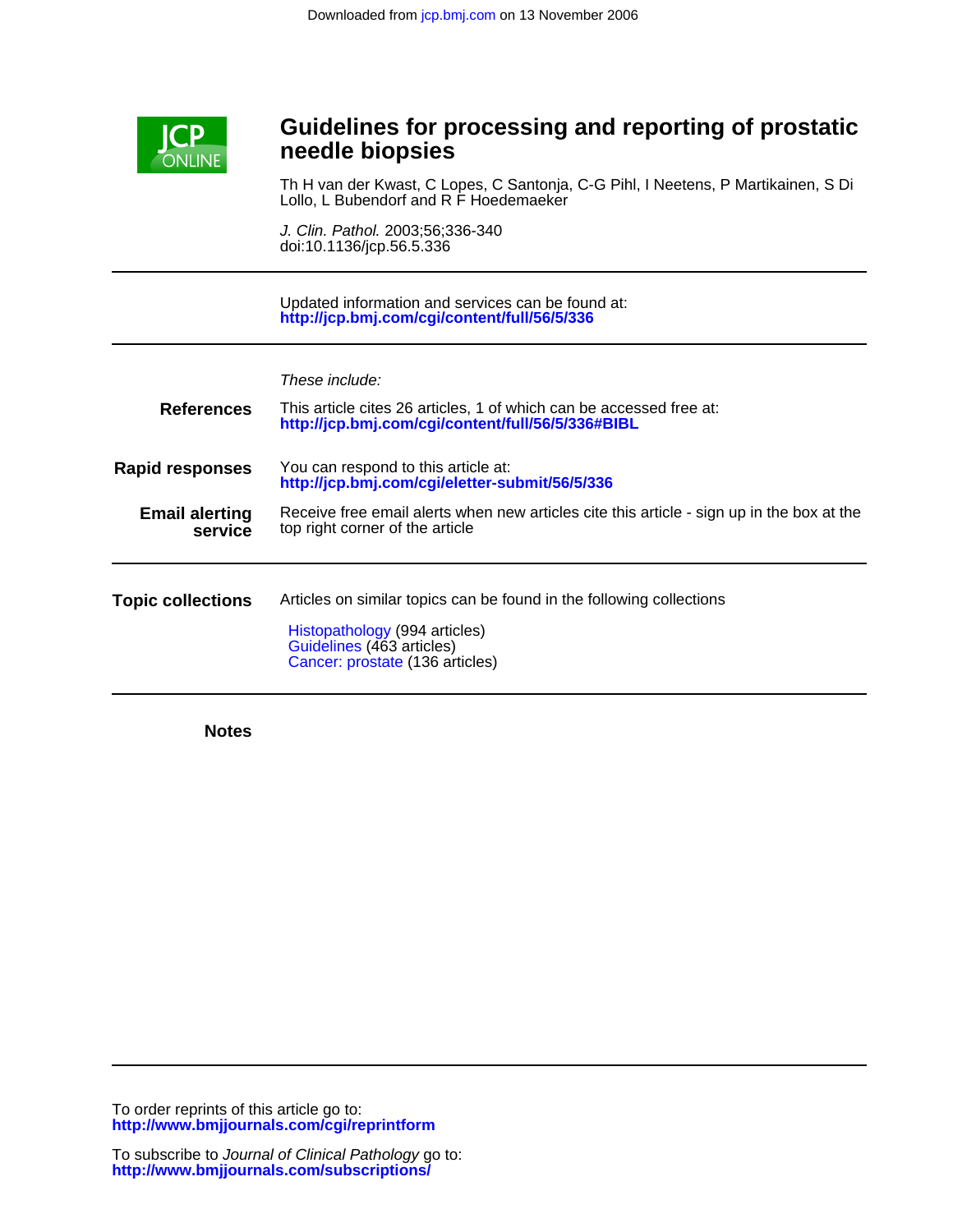# REVIEW

# Guidelines for processing and reporting of prostatic needle biopsies

Th H van der Kwast, C Lopes, C Santonja, C-G Pihl, I Neetens, P Martikainen, S Di Lollo, L Bubendorf, R F Hoedemaeker, members of the pathology committee of the European Randomised Study of Screening for Prostate Cancer (ERSPC)

The reported detection rate of prostate cancer, lesions suspicious for cancer, and prostatic intraepithelial neoplasia (PIN) in needle biopsies is highly variable. In part, technical factors, including the quality of the biopsies, the tissue processing, and histopathological reporting, may account for these differences. It has been thought that standardisation of tissue processing might reduce the observed variations in detection rate. Consensus among the members of the pathology committee of the European Randomised study of Screening for Prostate Cancer (ERSPC) concerning the optimal methodology of tissue embedding resulting in guidelines for prostatic needle biopsy processing was reached. The adoption of an unequivocal and uniform way of reporting lesions encountered in prostatic needle biopsies is considered helpful for decision taking by the clinician. The definition of parameters for quality control of prostatic needle biopsy diagnostics will further facilitate clinical epidemiological multicentre studies of prostate cancer.

..........................................................................

**P** rostatic needle biopsies are an essential tool<br>in the diagnosis of prostate cancer because<br>they allow its definite diagnosis. Raised<br>serum prostate specific antigen (PSA) concentrain the diagnosis of prostate cancer because they allow its definite diagnosis. Raised serum prostate specific antigen (PSA) concentrations prompt the clinician to perform transrectal or, less frequently, transperineal needle biopsies, which results into the discovery of many clinically non-manifest prostate cancers. A considerable downstaging and downgrading of prostate cancer has been achieved by this procedure.<sup>12</sup> In the literature, much attention has been paid to the histological criteria of the most commonly accepted precursor lesion of prostate cancer—prostatic intraepithelial neoplasia (PIN)—and for "look a likes" of prostate cancer, such as postatrophic hyperplasia. In addition, much attention has been paid to the accuracy of prostate cancer grading in needle biopsies.<sup>3</sup> Furthermore, small lesions resembling adenocarcinoma, which are occasionally encountered in prostatic needle biopsies and cause diagnostic difficulties, have been described.<sup>4</sup>

A few papers have looked at the quality of prostatic needle biopsy tissue processing.<sup>5 6</sup> It was shown that an optimal processing procedure, leading to a maximum amount of tissue being J Clin Pathol 2003;56:336–340

examined by the pathologist, could increase the sensitivity for the detection of prostate cancer. These kinds of studies could provide a sound basis for a set of guidelines on the tissue processing of prostatic needle biopsies.

"Raised serum prostate specific antigen concentrations prompt the clinician to perform transrectal or, less frequently, transperineal needle biopsies, which results into the discovery of many clinically non-manifest prostate cancers"

The European Randomised Study of Screening for Prostate Cancer (ERSPC) is a collaboration of eight European centres that investigate the impact of screening for prostate cancer on mortality and quality of life of men between 50 and 75 years of age. These men are randomised into screening and non-screening arms.<sup>7</sup> Screening consists of a systematic sextant needle biopsy procedure in men with raised PSA values. The pathology committee of the ERSPC was installed to obtain uniformity in histopathological reporting of the prostatic needle biopsy specimens and to enhance the quality of tissue processing. In a small side study within the ERSPC, it was noted that a substantial difference in the quality of prostatic needle biopsies was associated with discrepant detection rates among different participating centres of the ERSPC. Here, we report on the recommendations of the pathology committee of the ERSPC with regard to the processing and the reporting of prostatic needle biopsies.

#### UROLOGICAL WORK UP, REVIEW POLICY, AND ADMINISTRATIVE PROCEDURES

In a small side study, the slides of prostatic needle biopsies of 10 randomly selected participants of the ERSPC study from five centres were examined for their adequacy and their length. Needle biopsies were considered adequate if at least a single prostatic gland was present and needle biopsies that merely contained stromal tissue were considered inadequate. A considerable variation in the

Abbreviations: ERSPC, European Randomised Study of Screening for Prostate Cancer; PIN, prostatic intraepithelial neoplasia; PSA, prostate specific antigen

.................................................

See end of article for authors' affiliations .......................

Correspondence to: Professor Th H van der Kwast, Department of Pathology, Josephine Nefkens Institute, Erasmus Medical Center, PO Box 1738, 3000 DR Rotterdam, The Netherlands; vanderkwast@path.fgg.eur.nl

Accepted for publication 25 October 2002 .......................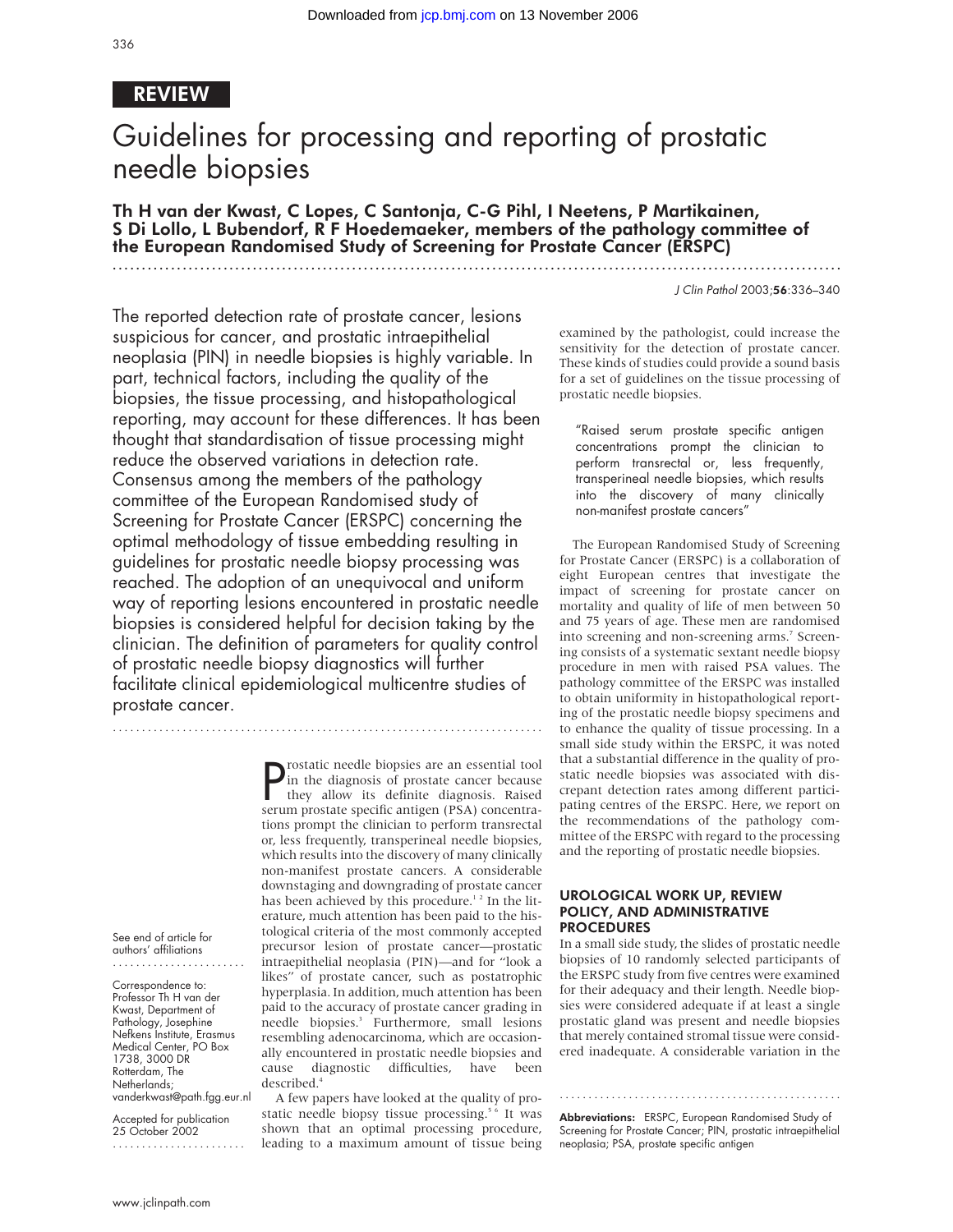

Figure 1 The relation between the cumulative length of sextant biopsies and the detection rate of prostate cancer in men who underwent sextant needle biopsy. Each letter in the figure represents a separate centre participating in the ERSPC

length of the biopsy sets was noted among different centres. The number of adequate needle biopsies for each case also differed. The average total amount of prostatic tissue for each participant and the detection rate of prostate cancer in the individual centres correlated well (fig 1). It was noted that many biopsies were fragmented, which impeded a proper evaluation. In line with these data, Iczkowski *et al* demonstrated that the length of the biopsy correlates with the prostate cancer detection rate.<sup>8</sup> Although these observations stress the importance of adequate tissue processing by the pathology laboratory, these data also show that the biopsy technique and the skill of the urologist can greatly influence the diagnostic outcome. Therefore, it is strongly recommended that the urological work up and the biopsy procedure should be performed by a limited number of experienced specialists in each screening centre.

A learning curve may exist for pathologists who report prostatic needle biopsies. Therefore, it was initially agreed within the ERSPC that each ERSPC centre would institute a "reference" pathologist who is responsible for prostate needle biopsy diagnostics. Centres with a large, multistaff pathology laboratory have adopted the policy that the biopsies would be examined by the general pathologists, but that cases with malignancy, suspect lesions, or PIN would be reviewed by a reference pathologist. Data from one of the ERSPC centres revealed that after the review of approximately 1000 cancer cases, the diagnosis of prostate cancer was reversed by the reference pathologist in five cases. In two cases of a misdiagnosis of prostate cancer an exchange of material during the reporting had been made and in the remaining three cases postatrophic hyperplasia in needle biopsies had been mistaken for prostate cancer. In one additional case, where a prostate cancer was not found in the corresponding radical prostatectomy specimen, an exchange of one of the six biopsies between two different participants was eventually confirmed by molecular pathological analysis. Five of these six serious mistakes were avoided by the institution of the reference pathologist.

An obvious and simple measure to avoid mixing of biopsies by the pathologist is to deliver needle biopsies of one patient each on a separate plateau. For the cases of misdiagnoses by misinterpretation, it is likely that continued training of general pathologists by the reference pathologist and a low threshold consultation function of the reference pathologist can largely avoid false positive diagnoses.

#### GUIDELINES FOR ADEQUATE PROSTATIC TISSUE PROCESSING

The following processing issues have proved to be important for achieving a maximum amount of evaluable prostatic tissue in the prostatic needle biopsies.

#### The number of biopsies embedded in one cassette

Urologists want to know at which site the prostate cancer is located. This information may help to decide whether a unilateral nerve sparing prostatectomy is possible. In cases of lesions suspect for adenocarcinoma, it is important to know their localisation for site specific repeat biopsy. It is much preferable that each biopsy core should be embedded separately, but the consensus minimum requirement of the pathology committee of the ERSPC is that biopsies obtained from one side of the prostate should be embedded separately from those obtained from the other side. It is noted that separate embedding of each biopsy core was not explicitly recommended by the World Health Organisation pathology committee during the second international consultation<sup>9</sup> or the Royal College of Pathologists UK.<sup>10</sup> Obviously, if there are additional biopsies taken from a suspect lesion based on digital rectal examination or transrectal ultrasound they should always be embedded separately.

#### The procedure of embedding of needle biopsies into paraffin wax

Because needle biopsies tend to become curved after fixation, flat embedding of the biopsy cores can enhance the amount of tissue that is examined by the pathologist. Flattening of biopsy cores can be achieved by stretching the needle biopsies between two nylon meshes or by wrapping them in a piece of paper.6 11 This can be done even after initial formalin fixation. If multiple cores are embedded in one cassette, it is necessary to take care that all are separated from each other. This will prevent multiple entangled biopsies from being represented only partially in the mounted sections. An advantage of separate embedding of individual cores is that additional handling is avoided, reducing a source of damage to the biopsies.

#### Improvement for needle biopsy sectioning

Easy visualisation of the core biopsy in the paraffin wax greatly helps the cutting of sections without losing too much prostatic tissue. In some laboratories it is common practice to add eosin or another colour solution to the biopsies before embedding to allow easy visualisation for the histotechnician during sectioning of the paraffin wax block.

#### The number of sections from each biopsy core (levels of sectioning)

Earlier reports<sup>3 11 12</sup> have shown that so as not to miss small foci of adenocarcinoma it is mandatory to cut several sections of each biopsy core at different levels. Cutting biopsy cores at different levels may allow a definite diagnosis of adenocarcinoma when a small focus is found at a single level. Because it was not reported whether biopsy cores were flattened before embedding the recommendation of these studies to cut three different levels may probably not be necessary in the case of adequately flattened cores. Therefore, within the pathology committee of the ERSPC it is recommended that subsequent sections of a core at two different levels should be sufficient. Ribbons between the two levels can be stored for cases where additional histological slides or immunohistochemistry are required.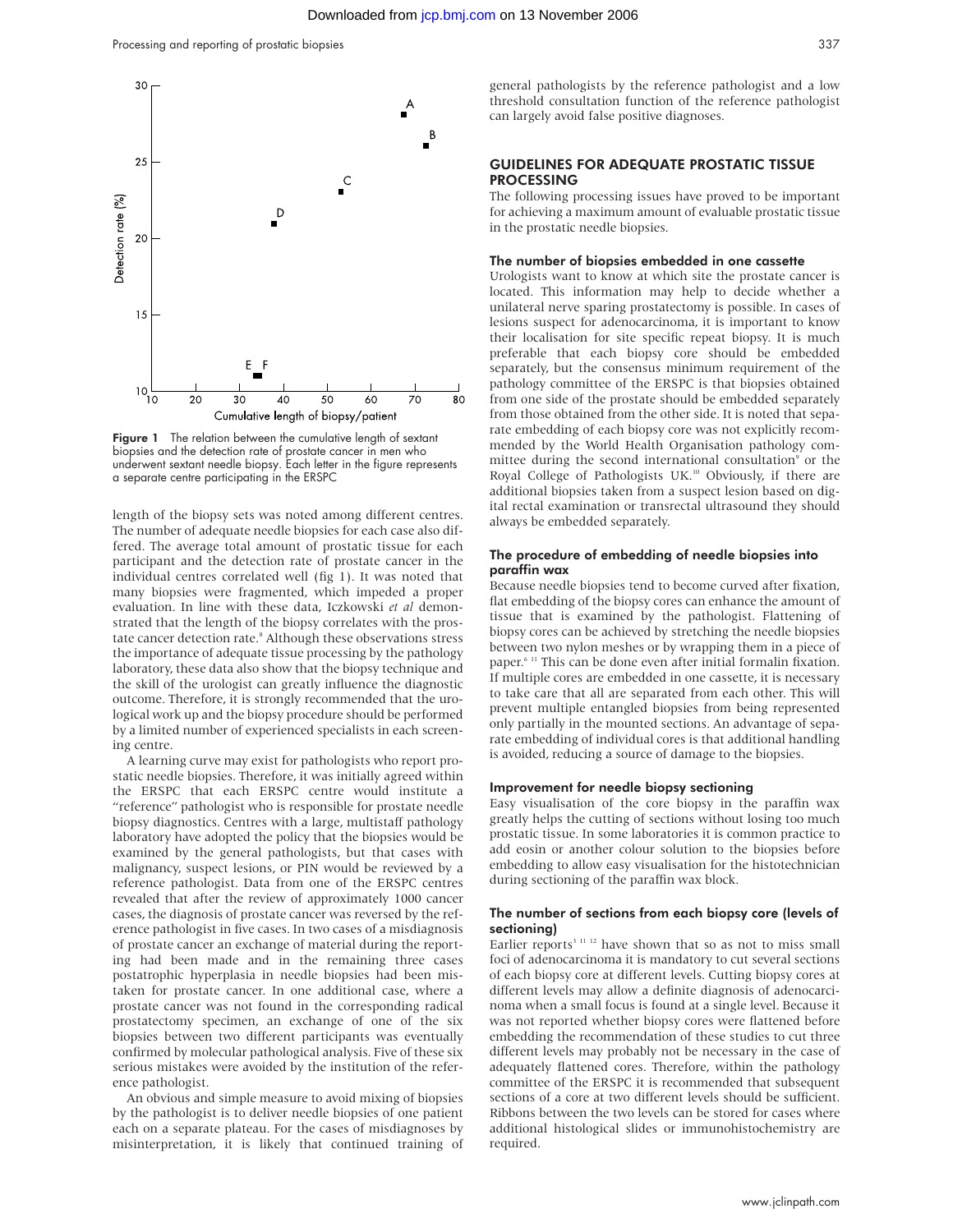#### Preservation of paraffin wax ribbons for additional staining

Some centres preserve paraffin wax ribbons of sectioned prostatic needle biopsies for the eventuality of additional stainings. Others perform two levels of sectioning in a way that saves approximately half of the tissue for additional sectioning if it is required. The use of a histo-collimator, a commercially available optical instrument for alignment of the block face to the cutting plane of the microtome, avoids tissue waste during recutting a previously sectioned paraffin wax block.

Most often, additional mounted sections will be requested if at the original levels a lesion suspect for adenocarcinoma is observed.

#### Immunohistochemistry and other stainings

In general, immunohistochemistry for basal cell specific keratin will be used to distinguish PIN, atrophy, or adenosis from adenocarcinoma.<sup>3</sup> However, it should be stressed that the absence of basal cell staining may not be considered to be definite proof of malignancy.<sup>13</sup> Some centres consider it helpful to perform mucin stainings<sup>14</sup> or Van Gieson stainings on suspect lesions to establish a definite diagnosis of adenocarcinoma.

#### GUIDELINES FOR UNIFORM REPORTING OF PROSTATE LESIONS

In screened populations we generally deal with men without manifest prostate cancer. These men frequently lack signs of prostate cancer at digital rectal examination or transrectal ultrasonography. Increased PSA values, digital rectal examinations, or transurethral ultrasonography lack specificity for the detection of prostate cancer. A well known example of a false positive outcome of clinical examination is granulomatous prostatitis leading both to a suspect lesion at digital rectal examination and very high concentrations of PSA.15 To avoid bias, we and others<sup>3</sup> recommend that pathologists read the needle biopsies blindly; that is, without knowledge of the outcome of previous clinical examinations.

Reporting of the histopathology of prostatic needle biopsies in a screening setting should be as unequivocal and concise as possible. This means that the nomenclature of prostatic lesions in pathology reports should be uniform.<sup>10</sup> Terms such as "atypical glands", "glandular atypia", "probably malignant", "but benign not excluded" should be avoided, because it is not clear to the urologist what further action should be taken. The nomenclature of lesions that are "suspicious but not diagnostic for prostate cancer" has been much debated.<sup>4 16 17</sup>

#### "Reporting of the histopathology of prostatic needle biopsies in a screening setting should be as unequivocal and concise as possible"

The number of biopsies and the length of each needle biopsy should be given in the gross description (macroscopy) section of the pathology report.<sup>10</sup> Inadequacy of any prostatic needle biopsies should be stated in the pathology report. An inadequate prostatic core biopsy is defined as a core lacking glandular structures. For review in cases of a later occurring carcinoma, it is important to know to what extent the original sextant core biopsies were diagnostically adequate. Particularly when one or more separate core biopsies are taken from an area clinically suspect for malignancy, it is of importance to mention this inadequacy in the report. If seminal vesicle tissue is present in any of the biopsies this should be stated in the report.

The following terms are recommended by the pathology committee of the ERSPC because they seem to have proved their value and consistency in the past several years.

- Benign, no abnormality. This includes fibromuscular and glandular hyperplasia, in addition to foci of chronic (lymphocytic) inflammation. It has been noted that distinctions between the above entities are of limited clinical relevance and subject to considerable interobserver variation.<sup>18</sup>
- Acute inflammation, characterised by damage to glandular structures by inflammatory cells or the presence of leucocytes in the glandular lumina. The extent of acute inflammation (for example, the number of biopsies involved) may also be indicated because this information may explain increased serum PSA values or clinical findings.
- Chronic granulomatous inflammation, which includes xanthogranulomatous inflammation. This condition can cause greatly raised PSA concentrations and a false positive digital rectal examination.<sup>15</sup>
- (Extensive) atrophy, no malignancy. In particular, multiple biopsies with postatrophic hyperplasia may be reported as such, although in itself this finding has no clinical consequence.
- Prostatic intraepithelial neoplasia (PIN). Although initially low and high grade PIN were distinguished, now only (high grade) PIN is reported. The histological criteria required for a diagnosis of (high grade) PIN are described by Bostwick. $9^{19}$  The single most important criterion is the presence of prominent nucleoli in at least 10% of the dysplastic luminal cells. The extent and architectural pattern of PIN may also be reported because some types (solid, comedo, and cribriform) may be associated with prostate cancer because they may represent intraductal spread of high grade cancer.<sup>20</sup>
- Adenocarcinoma. The location(s) of the foci of adenocarcinoma should be recorded. In this way, the number of positive biopsies is implicitly known to the clinician. If a small focus (< 3 mm) of adenocarcinoma is present in only one needle biopsy this may be recorded as "focal adenocarcinoma" in the conclusion, although the clinical relevance of this term might be limited.<sup>3 21</sup> The pathology committee of the ERSPC recommends an estimation of the proportion of tumour involvement of the needle biopsies, particularly for study reasons.<sup>22 23</sup> Extensive involvement may discourage surgical treatment.<sup>24</sup> It is common practice to report the presence of perineural invasion of the adenocarcinoma, although its clinical impact is controversial.<sup>18 23 24</sup>
- Suspect for but not diagnostic for adenocarcinoma, if the lesion is too small and/or lacks sufficient criteria to be able to make a definite diagnosis of adenocarcinoma.<sup>18</sup> No difference is made between lesions that are probably benign and those that are probably malignant because this will not change the follow up policy.<sup>25</sup> The pathology committee of the ERSPC recommends none of the acronyms that have been proposed recently, such as AAP (atypical acinar proliferation) or ASAP (atypical small acinar proliferation). First, lesions suspicious for adenocarcinoma do not represent a separate entity and second, their morphology may vary from a few single atypical cells to strands of abnormal cells or glands with atypical features. This diagnosis is followed by repeat biopsies directed at the site of the initial lesion.
- Other malignancies, including carcinosarcoma, sarcoma, adenocarcinoma of the colon, etc.

When adenocarcinoma, high grade PIN, or lesions suspect for adenocarcinoma are present at separate sites, they should also be reported separately. Table 1 lists the potential clinical consequences of the most common diagnoses.

Diagnostic pitfalls<sup>3</sup> include:

• Adenosis, which fortunately is a very rare finding in peripheral zone derived needle biopsies. Adenosis, which is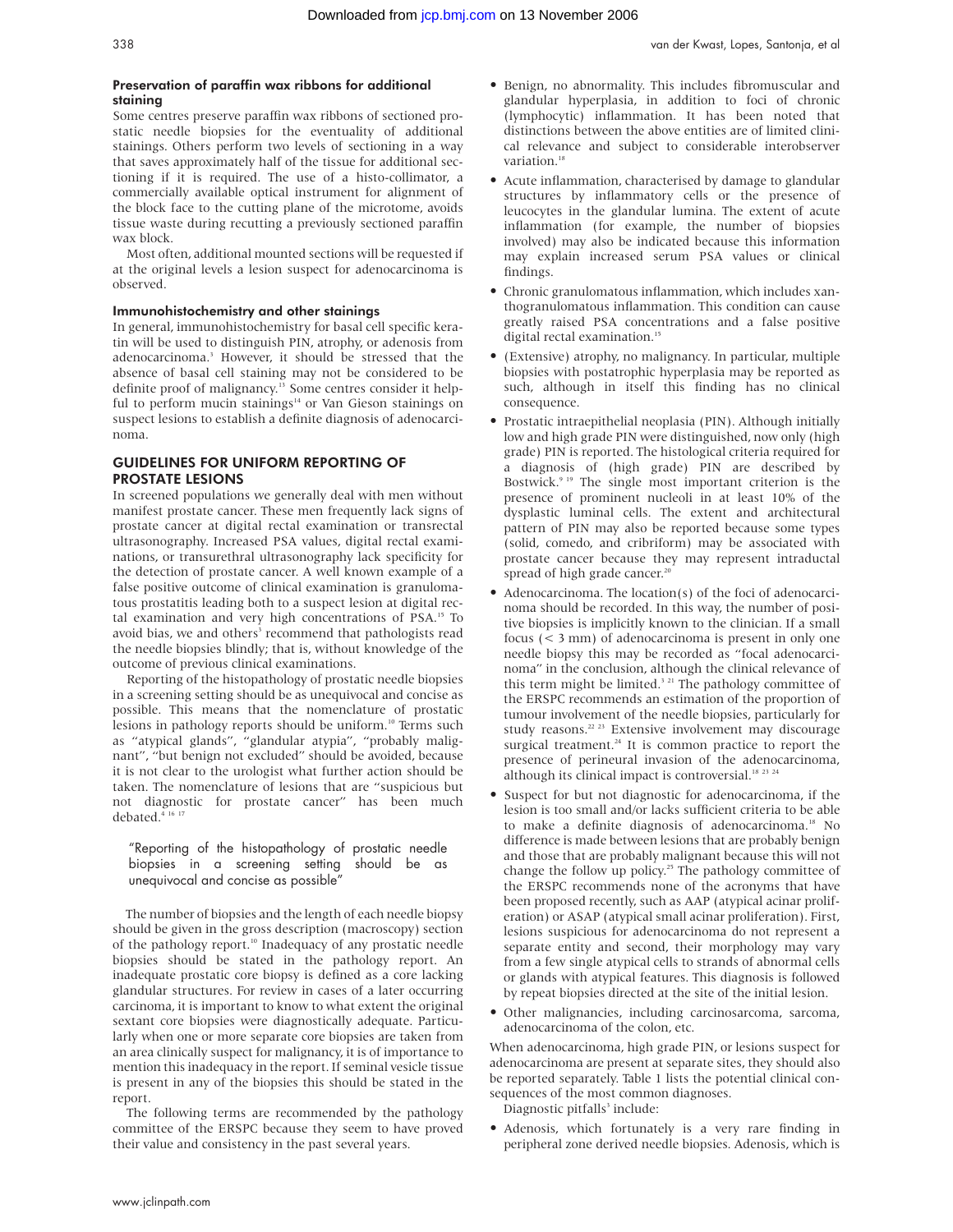| <b>Table 1</b> Prostatic needle biopsy diagnosis and clinical relevance in early detection programme (The Rotterdam<br>alqorithm <sup>22</sup> |                                                                       |  |  |
|------------------------------------------------------------------------------------------------------------------------------------------------|-----------------------------------------------------------------------|--|--|
| <b>Diagnosis</b>                                                                                                                               | Consequence                                                           |  |  |
| Inadequate material                                                                                                                            | Repeat sextant biopsies within 1 year                                 |  |  |
| Benign                                                                                                                                         | Rescreening at the regular intervals                                  |  |  |
| Inflammation, either acute or granulomatous                                                                                                    | Rescreening at the regular intervals                                  |  |  |
| Isolated high grade PIN, no cancer, no lesion suspect for cancer                                                                               | Repeat sextant needle biopsies within 6 months                        |  |  |
| Lesion suspect for cancer, no definite cancer                                                                                                  | Additional biopsies from region suspected of carcinoma within 6 weeks |  |  |
| Definite adenocarcinoma                                                                                                                        | Referal to clinician/treatment                                        |  |  |

Other malignancy Referal to clinician/treatment

PIN, prostatic intraepithelial neoplasia.

characterised by a condensation of small glands surrounded by sporadic basal cells, is also known as atypical adenomatous hyperplasia.<sup>26</sup> This last term is not recommended by all members because "atypical" may suggest a relation with malignancy.

- Postatrophic lobular hyperplasia (frequent).
- Seminal vesicle (frequent).
- Glands of the verumontanum (frequent).
- Nephrogenic adenoma or nephrogenic metaplasia (very rare).
- Sclerosing adenosis (very rare).

#### GUIDELINES FOR REPORTING OF PROSTATE CANCER GRADE

Although several grading systems can be used, it is recommended that the Gleason score system should be used. Advantages of this grading system are its general use and the large amount of data in the literature on its prognostic impact and accuracy. Furthermore, the Gleason score system is based on architectural features, which are easy to learn (see website www.pathology.ks.se/egevad/engGleason.html or http:// www.eur.nl/fgg/pathol/quiz.htm for self-assessment on needle biopsies). The participation of pathologists in external quality assurance programmes for prostate cancer grading (if available) is recommended to reduce interobserver variation.

As advocated by Epstein, $27$  Gleason scores of 2 to 4 should not be attributed to prostatic adenocarcinoma on needle biopsies. We would recommend that the lowest Gleason growth pattern that can be assessed in needle biopsies is growth pattern 3, implying that a Gleason score of 6 is the lowest possible on peripheral zone needle biopsies.

"The pathology committee of the ERSPC recommends none of the acronyms that have been proposed recently, such as AAP (atypical acinar proliferation) or ASAP (atypical small acinar proliferation)"

An important feature of the Gleason system is that it takes into account the heterogeneity of prostate cancer by including the two most prominent growth patterns. Thus, in sextant needle biopsies the Gleason score can range from 6 to 10. The location of a separate area of high grade (Gleason growth pattern 4 or 5) should always be reported, irrespective of its extent in the needle biopsy. If, in addition to the predominant growth pattern 3, both pattern 4 and 5 are present in the needle biopsies it is suggested that the highest pattern in addition to the predominant pattern should be included in the Gleason score (that is,  $3 + 5 = 8$ ). This follows the guidelines of the American College of Pathologists.<sup>28</sup>

### QUALITY CONTROL

The standardisation of processing and reporting on prostate needle biopsies to avoid medicolegal complications will become increasingly important. It is recommended that

#### Take home messages

- The urological work up and the biopsy procedure should be performed by a limited number of experienced specialists in each screening centre and in each centre an experienced "reference pathologist" should review suspicious cases
- With regard to tissue processing, ideally each biopsy core should be embedded separately (at minimum, biopsies from either side of the prostate should be embedded separately), biopsies should be flat embedded and sections of the core should be taken at two levels
- The nomenclature of prostatic lesions in pathology reports should be uniform and the following terms are recommended: benign, no abnormality; acute inflammation; chronic granulomatous inflammation, atrophy, no malignancy; prostatic intraepithelial neoplasia (with the extent and architectural pattern being reported); adenocarcinoma (with the locations of the foci being recorded); suspect for but not diagnostic for adenocarcinoma; and other malignancies
- The Gleason score system should be used because of its general use and its prognostic power
- As a measure of quality control, the average length of needle biopsies and the percentage of inadequate biopsies can be used

pathologists responsible for reporting on prostatic needle biopsies participate in an external quality assurance programme to reduce interobserver variation in diagnosis and Gleason score grading.

As a measure of quality control, the average length of needle biopsies and the percentage of inadequate biopsies can be used. The frequency of suspect lesions should give an indication as to the degree of confidence reached by the pathologist. This is of course related to several factors, including the population under study, the quality of needle biopsies and their processing, in addition to the staining and the confidence of the pathologist. For instance, in the setting of prostate cancer screening, the percentage of suspect lesions should not rise above 5% because this will lead to a too frequent indication of repeat biopsies.

#### .....................

#### Authors' affiliations

Th H van der Kwast, R F Hoedemaeker, Department of Pathology, Erasmus Medical Center, 3000 DR Rotterdam, The Netherlands C Lopes, Department of Anatomy-Pathology, Instituto Português de Oncologia de Francisco Gentil, 4200 Porto, Portugal

C Santonja, Department of Anatomy-Pathology, Hospital Universitario de Getafe, 28905 Getafe (Madrid), Spain

**C-G Pihl,** Department of Pathology, Sahlgrenska University Hospital,<br>Östra, S-41685 Göteborg, Sweden

P Martikainen, Department of Pathology, Centre for Laboratory Medicine, FIN-33521 Tampere, Finland

I Neetens, Department of Pathology, Academic Hospital Middelheim, 2020 Antwerp, Belgium

S Di Lollo, Department of Pathology, University of Florence, 50134 Florence, Italy

L Bubendorf, Institue of Pathology, University of Basel, CH-4056 Basel, **Switzerland**